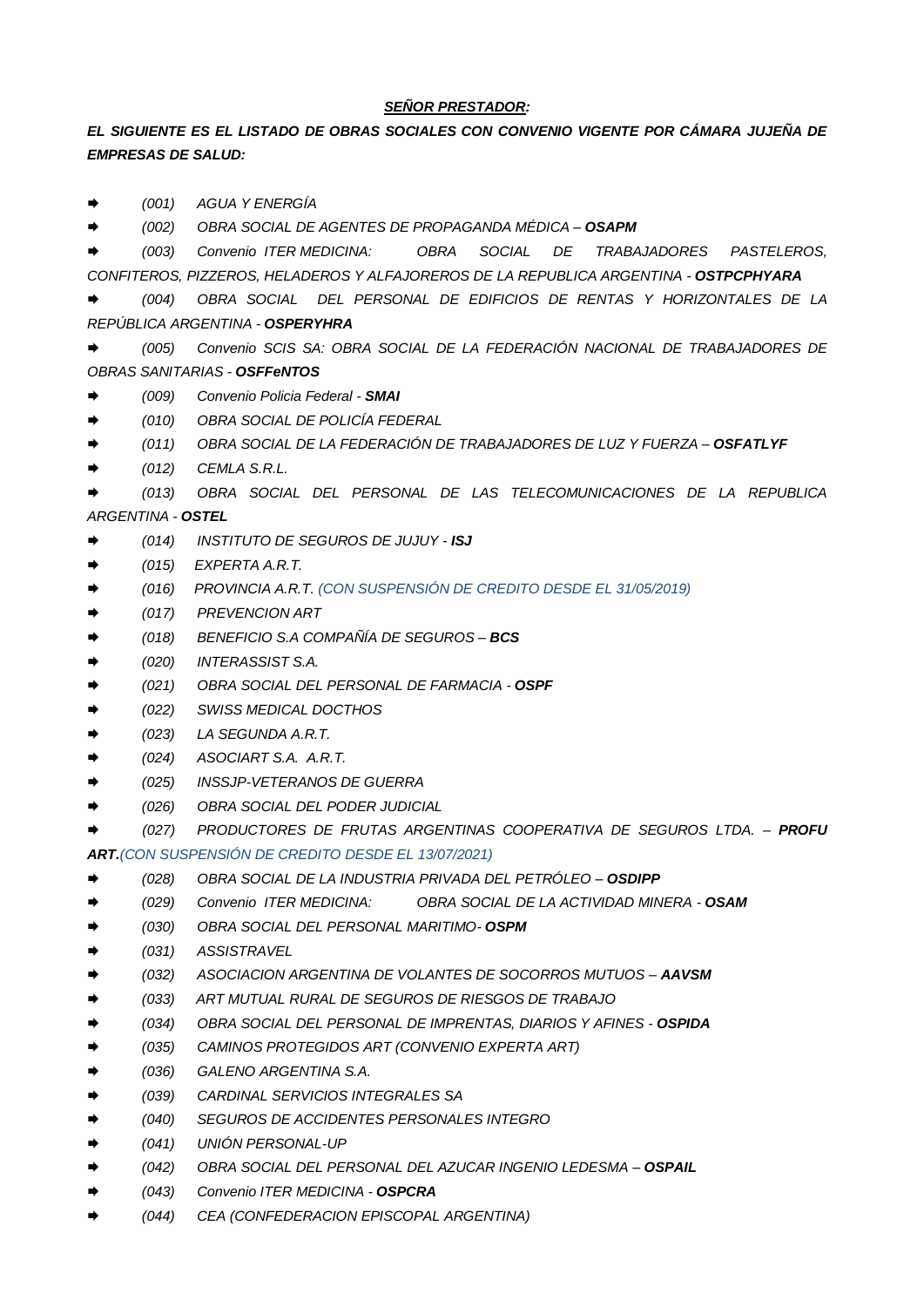- *(045) BOREAL - COBERTURA DE SALUD S.A*
- *(046) OMINT ART*
- *(047) ASOCIACION ARGENTINA MUTUAL DEL MOTOCICLISTA – A.A.M.M.*
- *(048) SALUTEM*
- *(049) FUTBOLISTAS ARGENTINOS AGREMIADOS*
- *(050) OBRA SOCIAL DE CONDUCTORES DEL TRANSPORTE COLECTIVO DE PASAJEROS - OSCTCP*
- *(051) SWISS MEDICAL ART SA*
- *(052) Convenio ITER MEDICINA: OBRA SOCIAL DEL PERSONAL DE LA INDUSTRIA - OSPIA*
- *(053) Convenio SCIS SA: OBRA SOCIAL DE TELEGRAFISTAS Y RADIOTELEGRAFISTAS -*

# *OSTYR/OSTRAC*

- *(054) OBRA SOCIAL DEL SERVICIO PENITENCIARIO FEDERAL*
- *(055) ART FEDERACIÓN PATRONAL*
- *(056) OBRA SOCIAL DEL PERSONAL AERONÁUTICO – OSPA (CON SUSPENSIÓN DE CREDITO*

# *DESDE EL 11/11/2019)*

- *(057) RIOMEDICA S.A.*
- *(058) ASOCIACION MUTUAL SANCOR - AMS.*
- *(059) OBRA SOCIAL DEL PERSONAL ASOCIADO A ASOCIACION MUTUAL SANCOR - OSPERSAMS.*
- *(060) LA SEGUNDA COMPAÑÍA DE SEGUROS DE PERSONAS S.A.*
- *(061) Convenio ITER MEDICINA: ALL MEDICINE S.A.*
- *(062) OMINT SA*
- *(063) Convenio SCIS SA: OBRA SOCIAL DE CAPITANES, PILOTOS Y PATRONES DE PESCA –*

#### *OSPESCA*

- *(064) IOSFA*
- *(065) OBRA SOCIAL DE LA UNION OBRERA METALURGICA DE LA REP. ARGENTINA – OSUOMRA*
- *(066) PREVENCION SALUD*
- *(067) Convenio SCIS SA: OBRA SOCIAL DEL PERSONAL DE LA ACTIVIDAD CERVECERA Y AFINES –*

### *OSPACA*

 *(069) OBRA SOCIAL DEL PERSONAL DE SEGURIDAD, COMERCIAL, INDUSTRIAL E INVESTIGACIONES PRIVADAS – OSPSIP*

- *(080) INSSJP - PAMI*
- *(083) ORGANIZACIÓN DE SERVICIO DIRECTO EMPRESARIAL - OSDE*
- *(098) SWISS MEDICAL SA*
- *(099) OBRA SOCIAL DEL PERSONAL DE ESTACIONES DE SERVICIO - OSPES*
- *(100) Convenio Swiss Medical - QUALITAS*
- *(103) OBRA SOCIAL FERROVIARIA – OSFER ORIGINARIOS*
- *(104) OBRA SOCIAL DEL PERSONAL DE PRENSA DE LA REPÚBLICA ARGENTINA - OSPPRA*
- *(113) OBRA SOCIAL DE LA UNIVERSIDAD NACIONAL DE SALTA– O.S. UNSA*
- *(114) OBRA SOCIAL DEL PERSONAL DEL TABACO - OSPIT*
- *(117) MEDIFE ASOCIACIÓN CIVIL.*
- *(123) AVALIAN (EX ACA SALUD)*
- *(124) JERARQUICOS SALUD*
- *(132) ACCORD SALUD*
- *(200) MEDICUS*
- *(201) FORD ARGENTINA SA*
- *(202) LATITUD SUR*
- *(203) LATSER S.A.*
- *(414) ASOCIACIÓN DE MÉDICOS INDEPENDIENTES DE JUJUY - AMIJ*